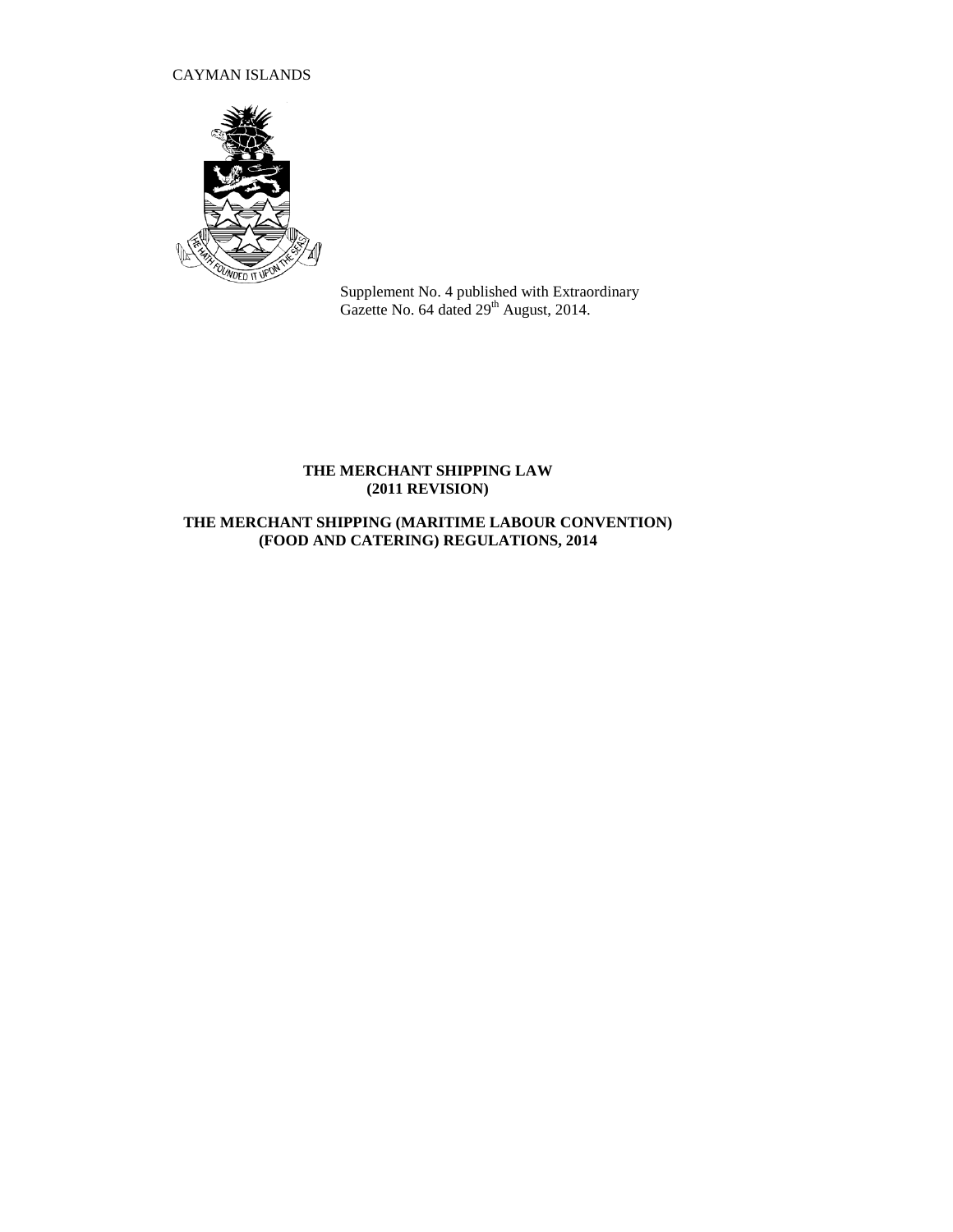### **THE MERCHANT SHIPPING (MARITIME LABOUR CONVENTION) (FOOD AND CATERING) REGULATIONS, 2014**

### **ARRANGEMENT OF REGULATIONS**

- 1. Citation<br>2. Definition
- **Definitions**
- 3. Application
- 4*.* Provision of food and drinking water
- 5. Organization and equipment of the catering department
- 6. Inspection of food and catering provision
- 7. Complaints about food or drinking water
- 8. Requirement to carry a qualified ship's cook
- 9. Recognition of ship's cook certificates
- 10. Training requirements for catering staff and other persons processing food in the galley
- 11. Inspection of ships
- 12. Detention of ships
- 13. Food and catering requirements for non-Cayman Islands ships with Maritime Labour Certificates
- 14. Inspection of non-Cayman Islands ships with Maritime Labour Certificates
- 15. Detention of non-Cayman Islands ships with Maritime Labour Certificates
- 16. Offences and penalties
- 17. Right of appeal and compensation
- 18. Defence
- 19. Repeal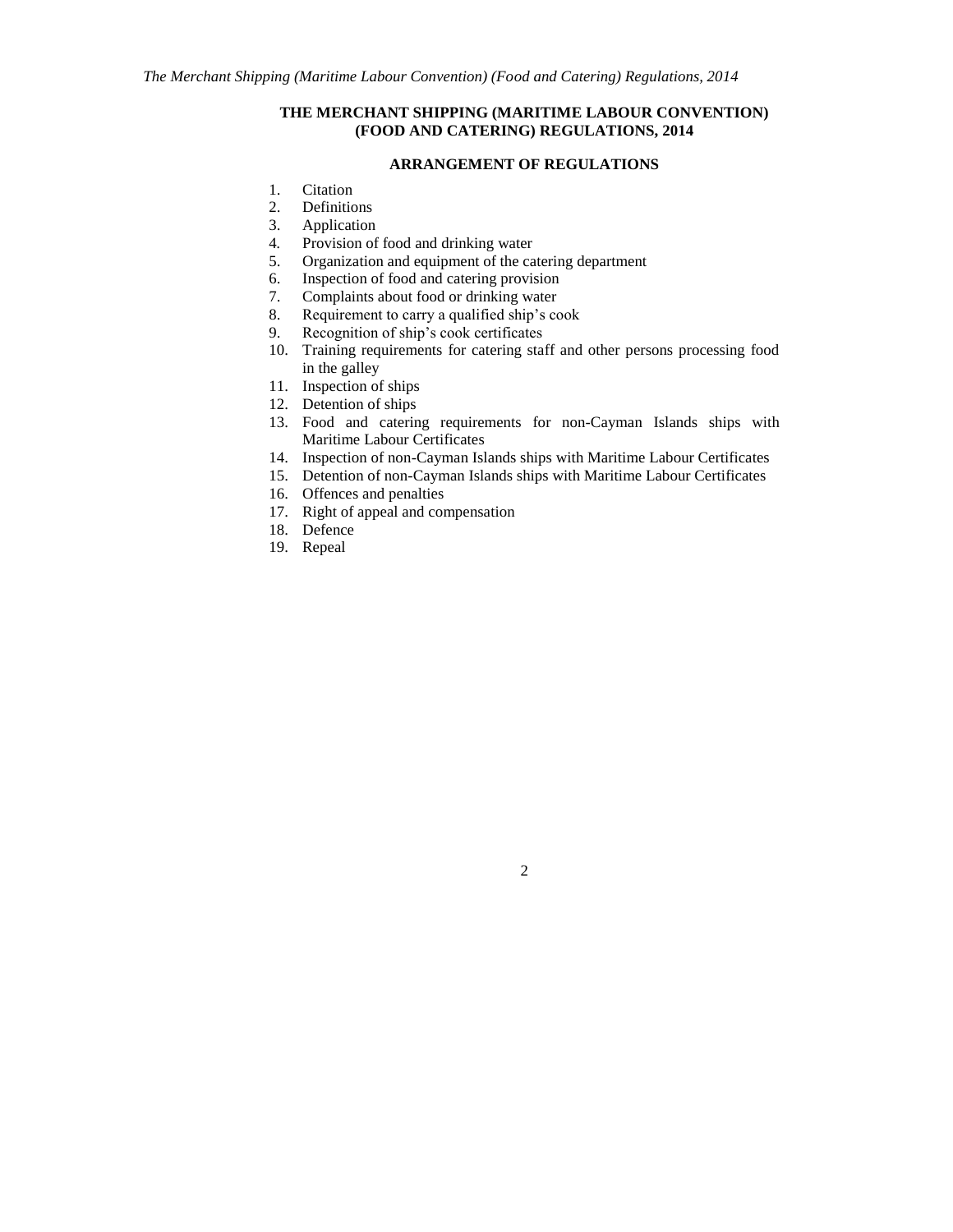CAYMAN ISLANDS

#### **THE MERCHANT SHIPPING LAW (2011 REVISION)**

### **THE MERCHANT SHIPPING (MARITIME LABOUR CONVENTION) (FOOD AND CATERING) REGULATIONS, 2014**

The Cabinet, in exercise of the powers conferred by sections 106, 110 and 463 of the Merchant Shipping Law (2011 Revision), makes the following Regulations -

1. These Regulations may be cited as the Merchant Shipping (Maritime Labour Convention) (Food and Catering) Regulations, 2014. Citation

2. In these Regulations -

"authorized person" means a person authorized by the Chief Executive Officer to carry out inspections and audits for the purposes of these Regulations and includes any surveyor of ships appointed under section 419 of the Law;

"catering department" means the galley, mess rooms and any other areas on board intended or used for the storage or preparation of food for seafarers or the service of meals to seafarers;

"catering staff" means seafarers whose normal duties include the preparation and storage of food, the service of meals to seafarers on board the ship or other work in the galley or in areas where food is stored or handled;

"Chief Executive Officer" means the Chief Executive Officer of MACI appointed under section 9 of the Maritime Authority Law (2013 Revision);

"CISN 05/2011" means Shipping Notice CISN 05/2011 published by MACI regarding Issue of Endorsements Attesting to the Recognition of a Certificate of Competency, as amended from time to time;

"CISN 07/2014" means Shipping Notice CISN 07/2014 published by MACI regarding requirements and guidance for the provision of food and fresh water on ships, as amended from time to time;

3

Definitions

(2013 Revision)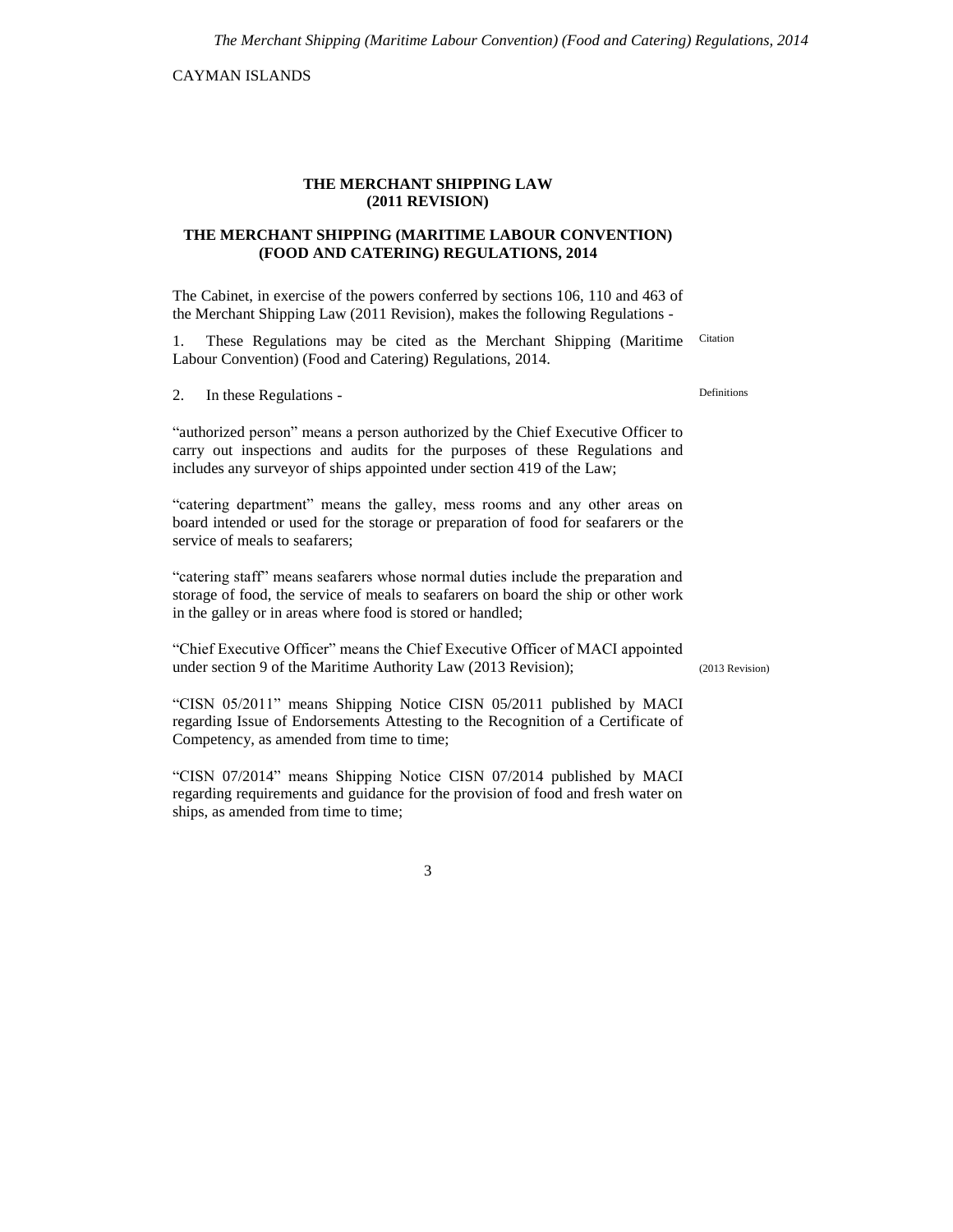"Maritime Labour Certificate" and "interim Maritime Labour Certificate" mean a Certificate issued in accordance with the Maritime Labour Convention;

"Maritime Labour Convention" means the Convention adopted on 23rd February 2006 by the General Conference of the International Labour Organization, as may be amended from time to time;

"qualified ship's cook" means a person who has been issued with a valid ship's cook certificate which has not expired or been cancelled or suspended;

"seafarer" means any person, including a master, who is employed or engages or works in any capacity on board a ship and whose normal place of work is on a ship;

"shipowner" means -

- (a) in relation to a ship which has a valid Maritime Labour Certificate, the person identified as the shipowner on that Certificate; or
- (b) in relation to any other ship, the owner of the ship or, if different, any other organization or person such as the manager, or the bareboat charterer, that has assumed the responsibility for the operation of the ship from the owner; and

"ship's cook certificate" means a certificate of competency which is recognized under regulation 9.

Application

3. (1) Subject to paragraph (3), these Regulations (other than regulations 13 to 15) apply to -

- (a) Cayman Islands ships, wherever they may be; and
- (b) while they are in Cayman Islands waters, to ships
	- (i) which are not Cayman Islands ships; and
	- (ii) to which regulations 13 to 15 do not apply.

(2) Regulations 13 to 15 apply to non-Cayman Islands ships, while they are within Cayman Islands waters if -

- (a) the Maritime Labour Convention is in force for the State whose flag the ship is entitled to fly; and
- (b) the ship carries
	- (i) a Maritime Labour Certificate to which a Declaration of Maritime Labour Compliance is attached; or
	- (ii) an interim Maritime Labour Certificate.

<sup>4</sup>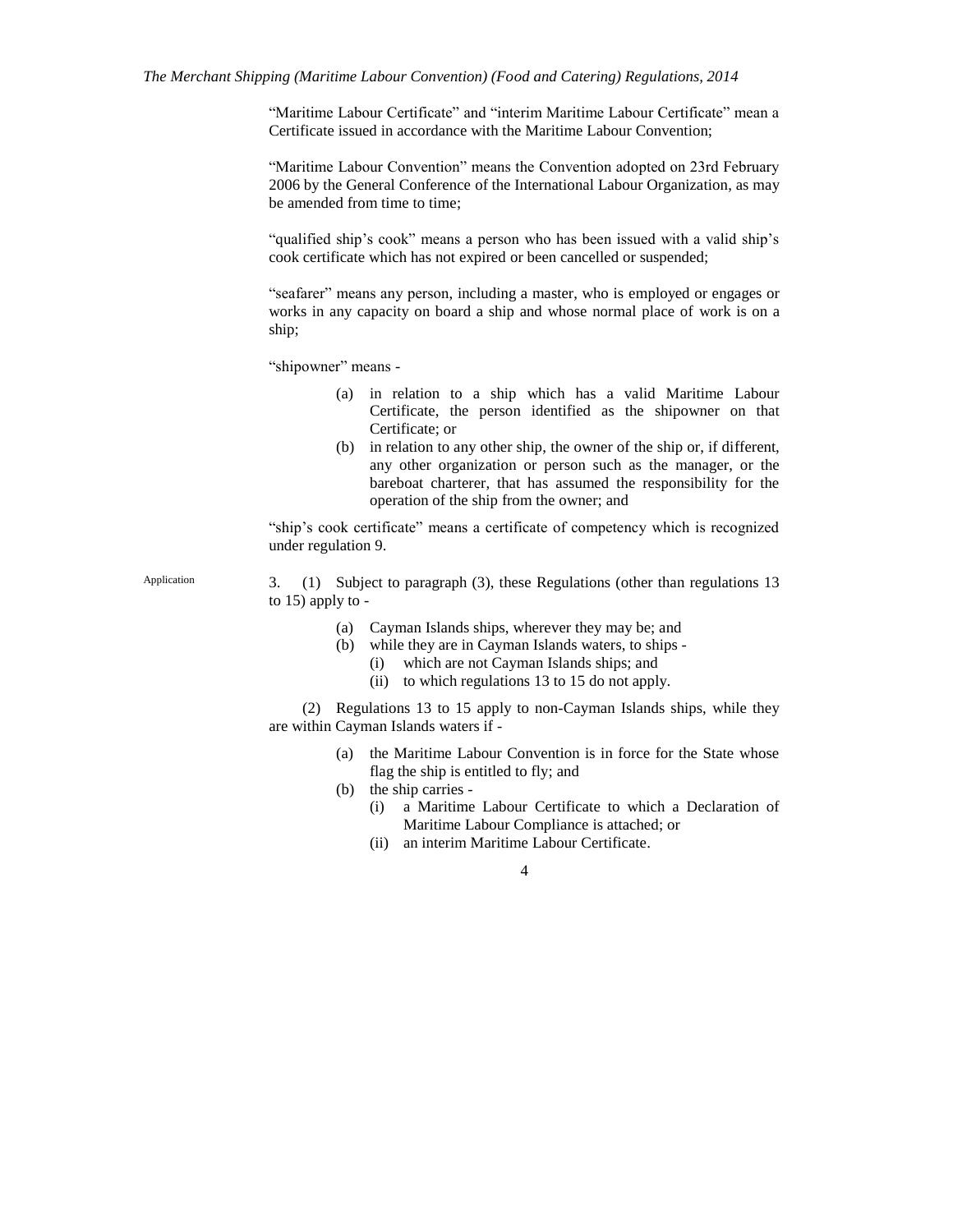- (3) These Regulations do not apply to
	- (a) pleasure vessels;
	- (b) fishing vessels;
	- (c) warships or naval auxiliaries; or
	- (d) offshore installations whilst on their working stations.

4. (1) It shall be the duty of the shipowner and master of every ship to ensure that there shall be provided on the ship, food and drinking water which -

- (a) are suitable in respect of quantity, nutritive value, quality and variety having regard to -
	- (i) the number of seafarers on board and the character, nature and duration of the voyage; and
	- (ii) the different religious requirements and cultural practices in relation to food of the seafarers on board;
- (b) do not contain anything which is likely to cause sickness or injury to health or which renders any food or water unpalatable; and
- (c) are otherwise fit for consumption.

(2) The shipowner and master shall ensure that food and drinking water provided in accordance with paragraph (1) are provided free of charge to all seafarers whilst they are on board.

- 5. The shipowner and the master shall ensure that
	- (a) food and drinking water which are provided for seafarers are stored and handled; and
	- (b) the catering department is organised and equipped,

so as to permit the provision to seafarers of adequate, varied and nutritious meals prepared and served in hygienic conditions in accordance with the requirements set out in CISN 07/2014.

6. (1) It shall be the duty of the master to ensure that the master, or a person authorized by the master, together with a member of the catering staff on the ship, inspects, not less than once a week -

- (a) the supplies of food and drinking water on board to check compliance with regulations 4 and 5; and
- (b) the catering department and its equipment to check compliance with regulation 5.

(2) The master shall ensure results of any inspections required by paragraph (1) are recorded in the official log book of the ship.

Provision of food and drinking water

Organization and equipment of the catering department

Inspection of food and catering provision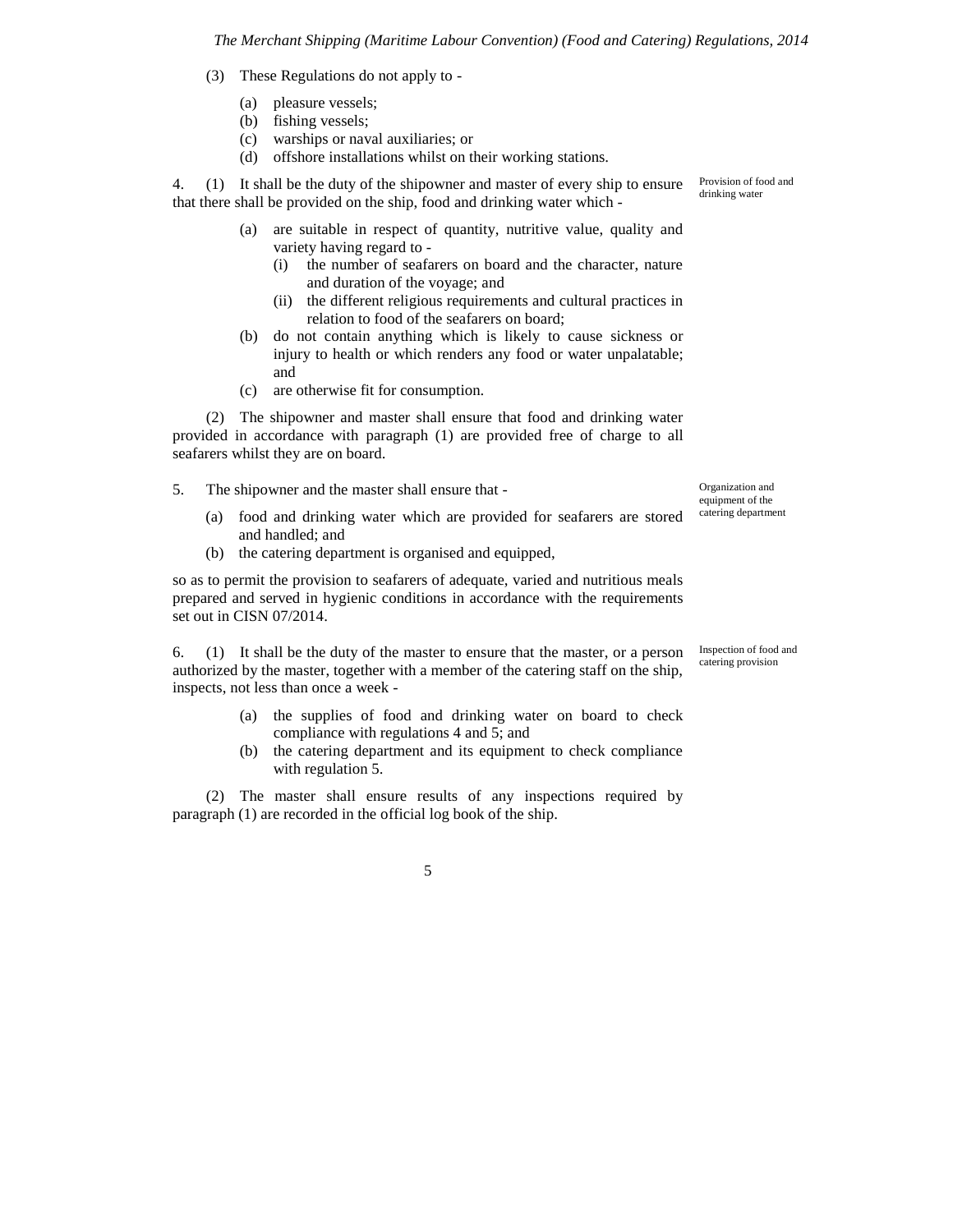Complaints about food or drinking water

7. (1) If three or more seafarers employed in a ship to which these Regulations apply consider that the food or drinking water provided for the seafarers employed in that ship are not in accordance with the requirements of these Regulations they may complain to the master, who shall investigate the complaint.

(2) If the seafarers are dissatisfied with the action taken by the master as a result of the master's investigation or by the master's failure to take any action they may state their dissatisfaction to him and may claim to complain to a Shipping Master or proper officer and thereupon it shall be the duty of the master to make adequate arrangements to enable the seafarers to do so as soon as the service of the ship permits.

(3) The shipping master or proper officer to whom a complaint has been made under this regulation shall investigate the complaint and may examine the food or drinking water or cause them to be examined.

(4) Where the master has been notified in writing by the person making an examination under paragraph (3) that any food or drinking water is found not to be in accordance with the requirements of these Regulations, then -

- (a) it shall be the duty of the shipowner and the master to replace or replenish such food or drinking water within a reasonable time; and
- (b) except where the complaint relates solely to the quantity of the food or water, it shall be the duty of the master not to permit such food or water to be used.

Requirement to carry a qualified ship's cook

8. (1) Subject to paragraph (2), where a Cayman Islands ship ordinarily operates with ten or more seafarers on board, the shipowner and the master shall ensure that the ship shall carry a qualified ship's cook who is the holder of a ship's cook certificate that is recognized under regulation 9.

(2) In circumstances of exceptional necessity the Chief Executive Officer may grant an exemption from paragraph (1) -

- (a) until the next port of call; or
- (b) for a period not exceeding one month,

but only if there is a person on board the ship who is trained or instructed in areas including food and personal hygiene and handling and storage of food on board ships in accordance with the requirements set out in CISN 07/2014.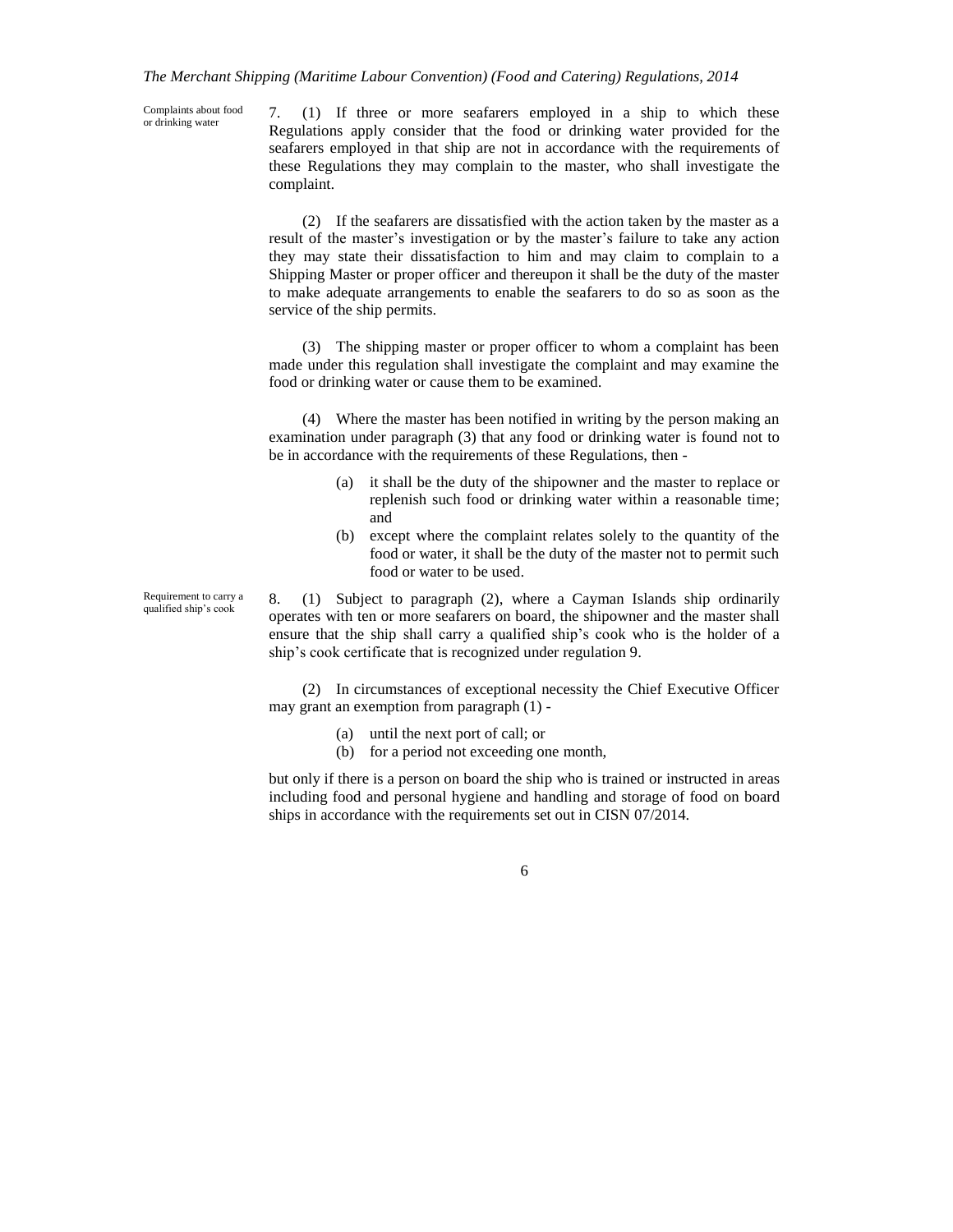(3) The Chief Executive Officer may approve as respects a particular ship, or as respects ships of a particular description, requirements which, when taken together with the conditions and limitations to which the approval is subject, the Chief Executive Officer considers are substantially equivalent to the requirement in paragraph (1) to have a qualified ship's cook on board.

(4) An exemption or approval by the Chief Executive Officer shall be given in writing, may be given subject to such conditions and limitations as the Chief Executive Officer may specify, and may be altered or cancelled.

9. (1) Subject to paragraph (2), a ship's cook certificate -

Recognition of ship's cook certificates

- (a) granted under the Merchant Shipping (Certification of Ships' Cooks) Regulations, 2004;
- (b) treated as equivalent under regulation 7 of those Regulations, or
- (c) deemed under regulation 8 of those Regulations to be issued pursuant to section 110 of the Law,

which is in force on the date when these Regulations come into force has effect as if it is a ship's cook certificate recognized under paragraph (3)

(2) A certificate to which paragraph (1) applies remains valid for a period of five years starting on the date when these Regulations come into force unless it is suspended or cancelled in accordance with section 125 of the Law.

(3) A ship's cook certificate which has been issued to a person by an authority empowered to issue such certificates by the laws of any country or territory outside the Cayman Islands listed in Shipping Notice CISN 05/2011 is for the purposes of these Regulations equivalent to a ship's cook certificate issued under these Regulations.

(4) The Chief Executive Officer may approve a ship's cook certificate which has been issued to a person by an authority empowered to issue such certificates by the laws of any country or territory outside the Cayman Islands not listed in Shipping Notice CISN 05/2011; and such certificates shall be equivalent to a ship's cook certificate issued under these Regulations.

10. The shipowner and the master of a ship shall ensure that each member of the catering staff is properly trained or instructed for that member's position and shall be trained or instructed in areas including food and personal hygiene as well as handling and storage of food on board ship, in accordance with the requirements set out in CISN 07/2014.

Training requirements for catering staff and other persons processing food in the galley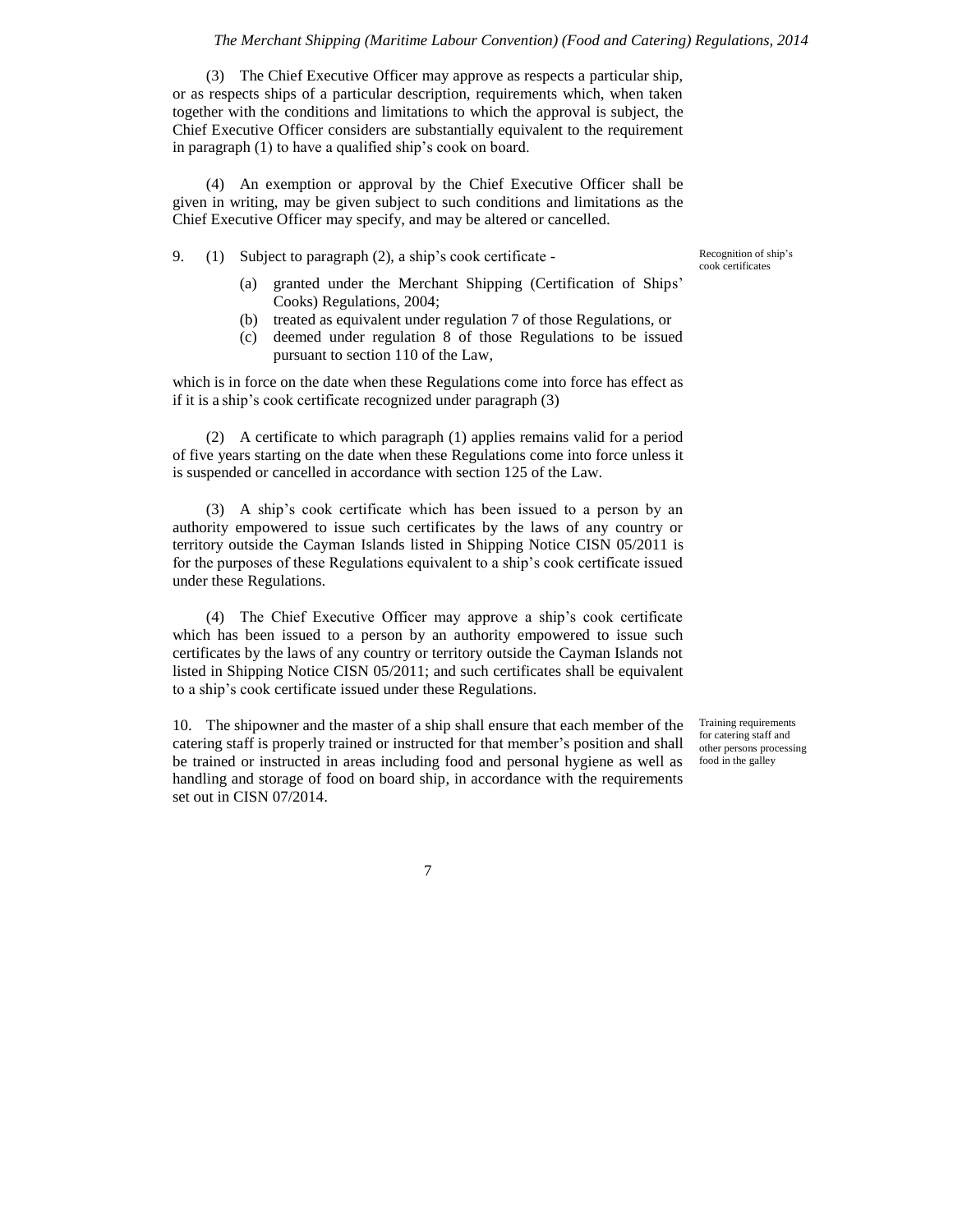Inspection of ships

Detention of ships

11. (1) For the purpose of checking compliance with these Regulations, an authorized person may at all reasonable times go on board a ship and inspect the ship, its equipment, any article and any document carried on it.

(2) Sections 421(2) and (4) of the Law apply in relation to paragraph (1) as if references in those subsections to "subsection (1)" were references to paragraph (1).

- (3) Sections 422 (1), (2), (3) and (5) to (8) and 423(1) and (2) of the Law apply in relation to the inspection of a ship for the purposes of checking compliance with these Regulations as they apply in relation to the inspection of a ship for the purposes of checking compliance with the Law, as if -
- (a) references in those sections to "this Law" were to these Regulations;
- (b) for section  $422(1)(b)$  there were substituted a reference to any ship to which this regulation applies; and
- (c) in section  $422(2)(h)(iii)$  the words "or any instrument made under it" were omitted.

(4) Sections 423 to 429 of the Law apply for the purposes of these Regulations as if the relevant statutory provisions included these Regulations

12. (1) Where an authorized person has clear grounds for believing that, in relation to a ship to which these Regulations apply -

- (a) the ship to is not in compliance with regulation 4 to 10; and
- (b) the non-compliance represents
	- (i) a significant danger to the safety, health or security of seafarers, or
	- (ii) a serious breach or the latest in a series of repeated breaches of the requirements of regulations 4 to 10,

the ship is liable to be detained.

(2) The power under this regulation to detain a ship shall only be exercised if the ship in question is -

- (a) a Cayman Islands ship; or
- (b) a non-Cayman Islands ship without a Maritime Labour Certificate whilst in a Cayman Islands port or Cayman Islands waters.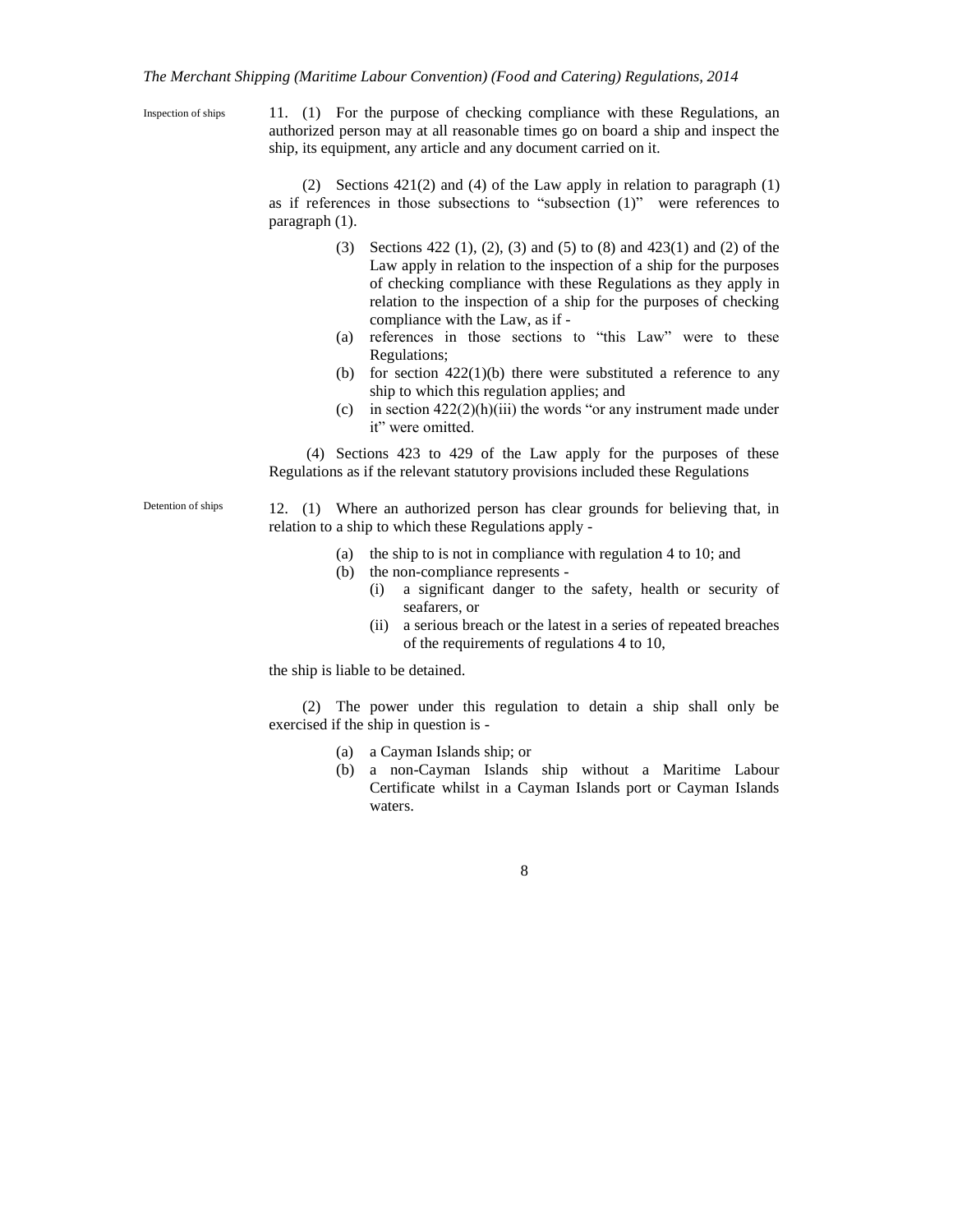(3) Section 444 of the Law applies where a ship is liable to be or is detained under this regulation as if references to the detention of a ship under that Law were references to these Regulations.

(4) Where a ship is liable to be detained under these Regulations an authorized person shall serve on the master of the ship or other person for the time being in charge of the ship a detention notice which states the grounds for detention and the requirements to be complied with in respect of the notice in order for the ship to be released from the detention.

(5) Where a ship which is detained under these Regulations is not a Cayman Islands ship, the Chief Executive Officer shall immediately inform the Consul or a diplomatic representative of the State whose flag the ship is entitled to fly, or the appropriate maritime authorities of that State, of the detention and the grounds therefor.

(6) Where a ship is detained under these Regulations, an authorized person shall release the ship in accordance with the applicable provisions of section 444 of the Law.

(7) It is prohibited for a ship on which a detention notice has been served to proceed to sea or attempt to proceed to sea unless a release from the detention has been issued in writing by an authorized person.

(8) Notwithstanding that a detained ship may be eligible for release where any applicable fine, cost and expenses have been paid by the master or owner of the ship, or a security paid, in accordance with section 444 of the Law the ship shall not be released until any deficiency for which the vessel was detained has been rectified to the satisfaction of the Chief Executive Officer.

13. (1) The shipowner and the master of a ship to which this regulation applies shall ensure that the ship complies with the requirements of Regulation 3.2 and Standard A3.2 of the Maritime Labour Convention.

Food and catering requirements for non-Cayman Islands ships with Maritime Labour Certificates

(2) The shipowner of a ship to which this regulation applies and the master of such a ship shall comply with the requirements of Regulation 3.2.3 and Standard A3.2.3.

- (3) The master or a person acting under the master's authority shall
	- (a) carry out inspections of a ship to which this regulation applies in accordance with Standard A3.2.7 of the Maritime Labour Convention; and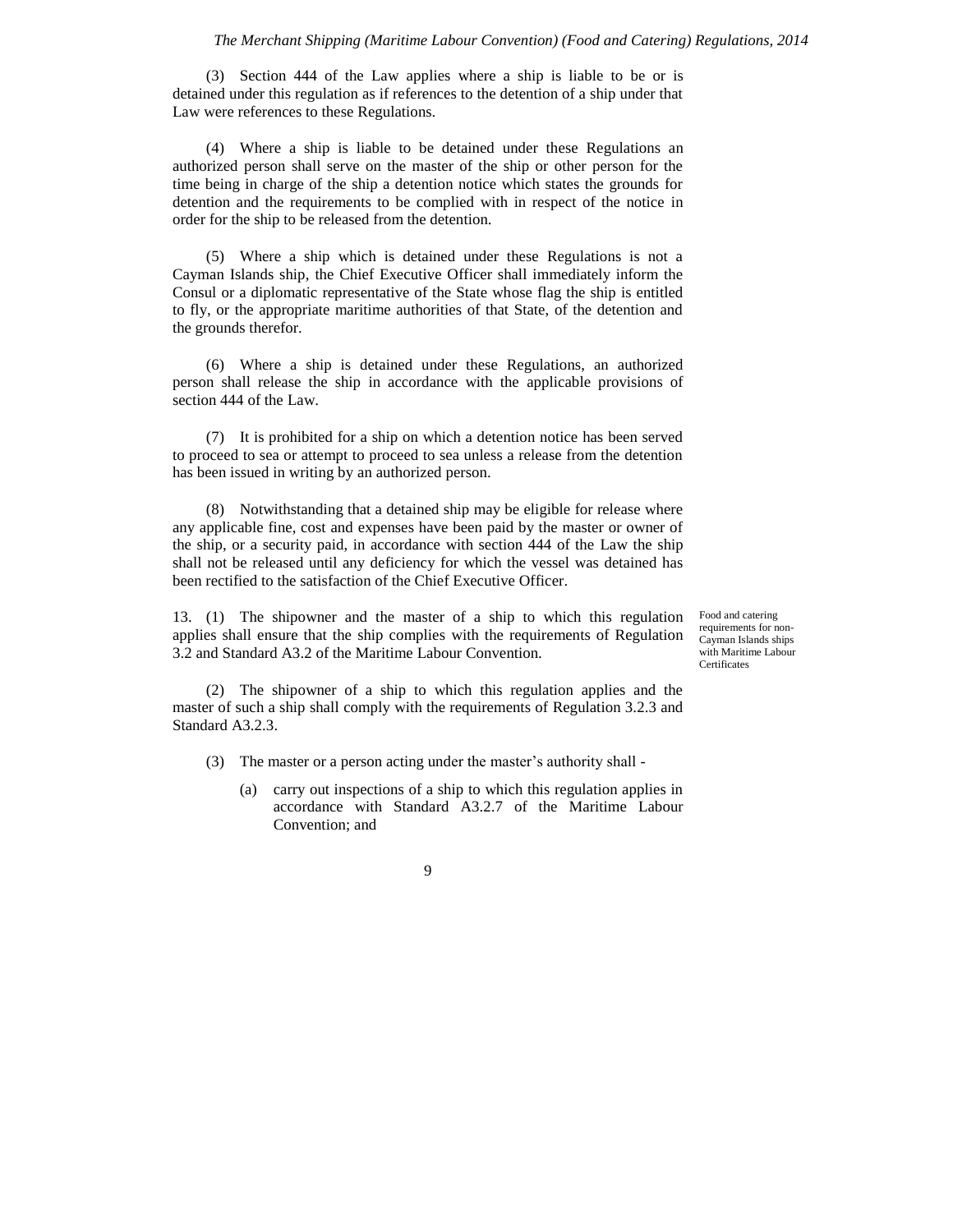Inspection of non-Cayman Islands ships with Maritime Labour Certificates

- (b) record the findings of such inspections and keep them available for review.
- 14. (1) An authorized person may
	- (a) review the ship's Maritime Labour Certificate and Declaration of Maritime Labour Compliance or the ship's interim Maritime Labour Certificate; and
	- (b) where Standard A5.1.3 of the Maritime Labour Convention applies, carry out a more detailed inspection, in accordance with that Standard.

(2) Where an authorized person has power to inspect a ship under this regulation, regulation 11 applies to that ship.

Detention of non-Cayman Islands ships with Maritime Labour Certificates

15. (1) Where an authorized person inspects a ship under regulation 14(1)(b) and has clear grounds for believing that -

- (a) the ship does not comply with the requirements of the Maritime Labour Convention; and
- (b) the non-compliance represents
	- (i) a significant danger to the safety, health or security of seafarers; or
	- (ii) a serious breach or the latest in a series of repeated breaches of the requirements of the Maritime Labour Convention,

the ship is liable to be detained.

(2) An authorized person may permit a ship which is liable to be detained or is detained under this regulation to proceed to sea for the purpose of proceeding to the nearest appropriate repair yard available.

(3) Where a ship is liable to be detained or is detained under this regulation, section 444 of the Law applies as if references to the detention of a ship under the Law were references to detention of the ship in question under this regulation.

(4) Where a ship is detained under this regulation, the Chief Executive Officer shall immediately inform the Consul or a diplomatic representative of the State whose flag the ship is entitled to fly, or the appropriate maritime authorities of that State, of the detention and the grounds therefor.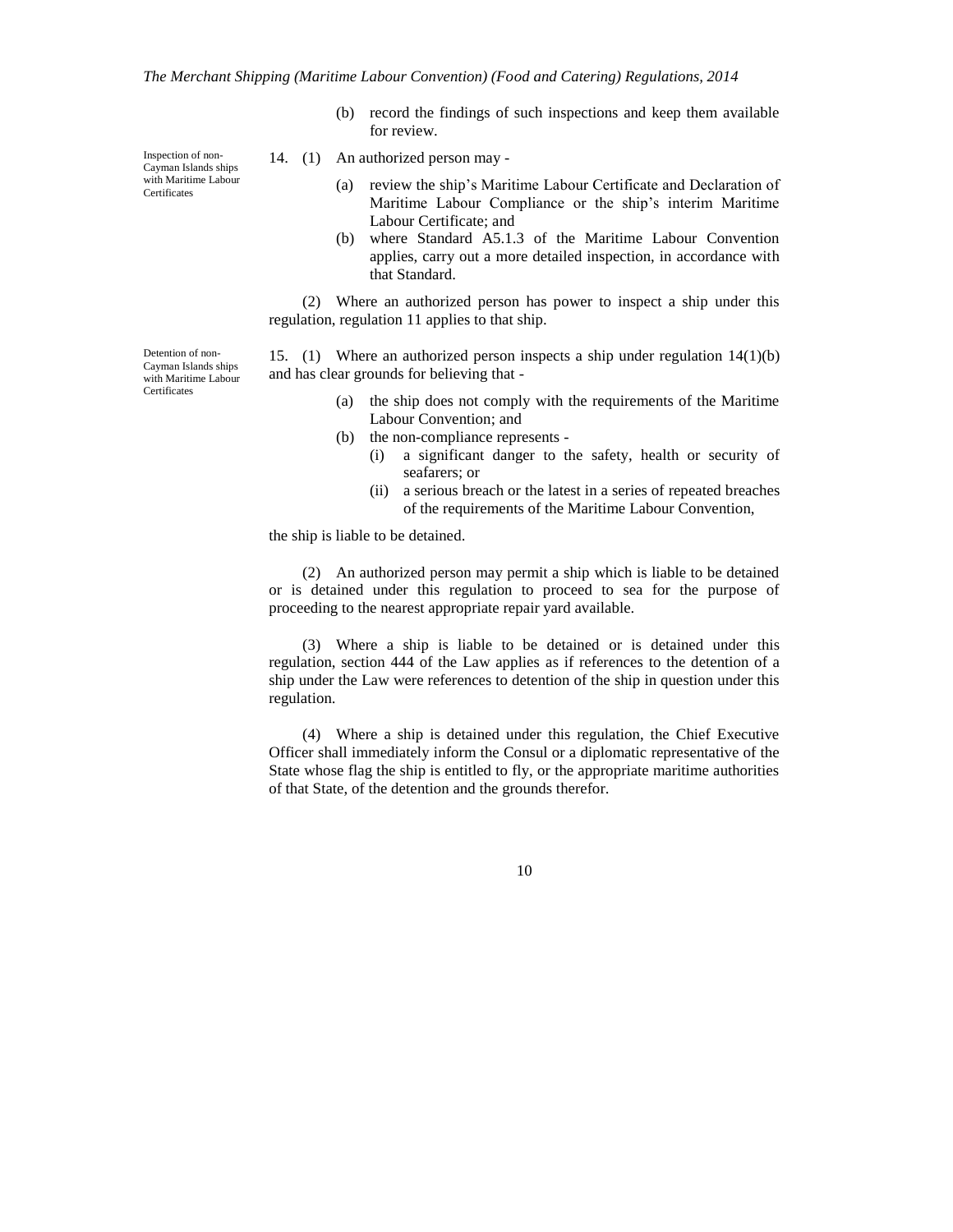(5) Where a ship is detained under this regulation but the failure to comply referred to in paragraph (1) has ceased, a person having power to detain the ship shall, at the request of the shipowner or master, immediately release the ship.

16. (1) A contravention of regulation 4, 5, 8(1), 10, 13(1) or 13(2) by a shipowner or a master is an offence punishable -

- (a) on summary conviction by a fine of ten thousand dollars, notwithstanding sections 6(2) and 8 of the Criminal Procedure Code (2013 Revision); and
- (b) on conviction on indictment, by a fine of fifty thousand dollars.

(2) A contravention of regulation  $6(1)$  or (2) or  $13(3)(a)$  or (b) is an offence by the master punishable on summary conviction by a fine of ten thousand dollars, notwithstanding sections 6(2) and 8 of the Criminal Procedure Code (2013 Revision).

(3) Without prejudice to regulation 18, in any proceedings for an offence under this regulation it is a defence for the person charged to prove that all reasonable steps had been taken by that person to ensure compliance with the requirements of the provision in question.

17. Regulations 12 and 13 of the Merchant Shipping (Port State Control) Regulations, 2003 shall have effect in relation to a detention notice served under these Regulations subject to the reference in those Regulations to inspector being taken to include a reference to a surveyor.

18. It is a defence for a person charged with an offence under these Regulations to show that the offence was committed without that person's knowledge or, where the person had such knowledge, that the person took all reasonable precautions and exercised all due diligence to avoid the commission of the offence.

19. (1) The Merchant Shipping (Provisions and Water) (Cayman Islands) Regulations, 1989 are repealed.

(2) The Merchant Shipping (Certification of Ships' Cooks) Regulations, 2004 are repealed.

11

(2013 Revision)

Offences and penalties

Right of appeal and compensation

Defence

Repeal